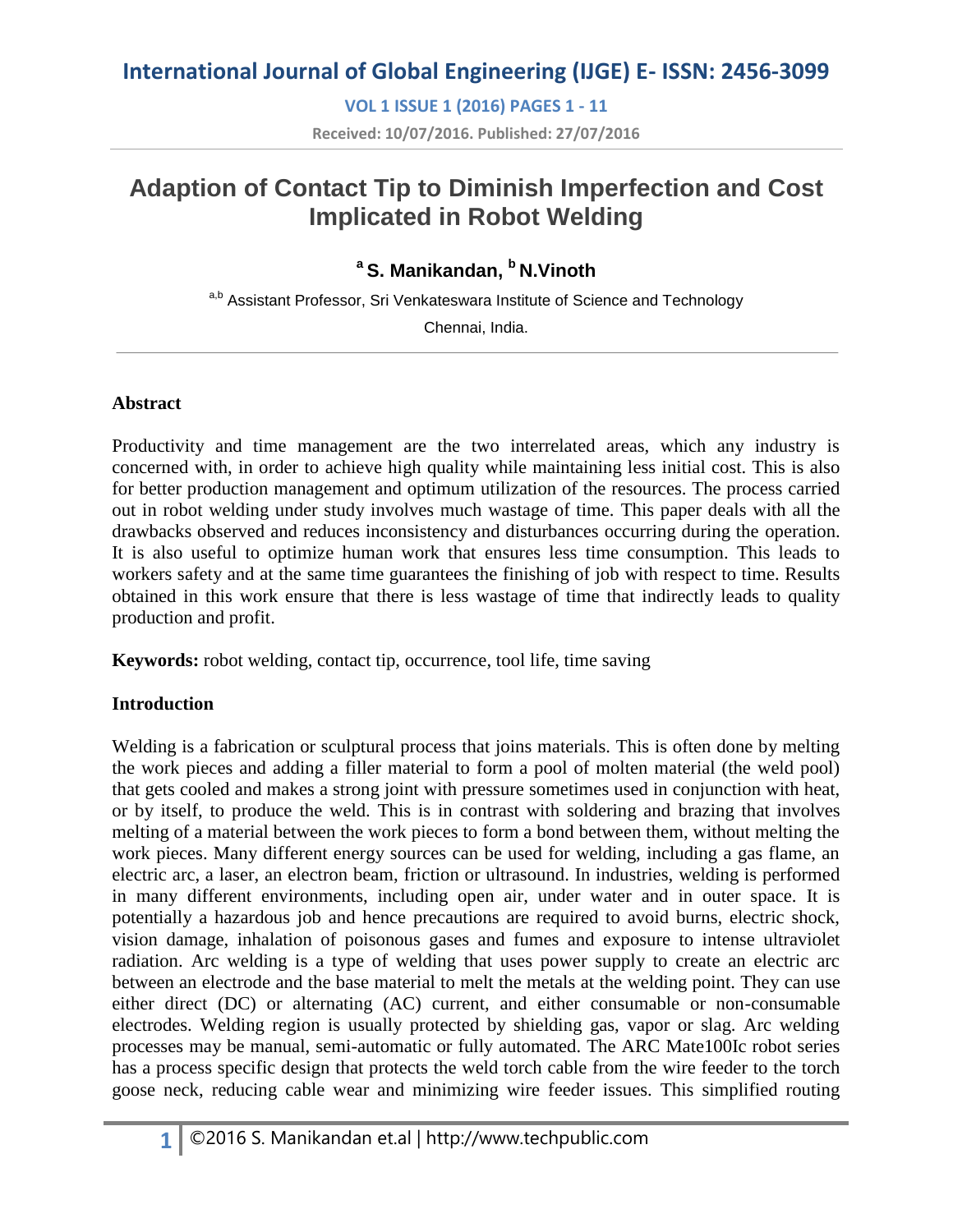**VOL 1 ISSUE 1 (2016) PAGES 1 - 11**

**Received: 10/07/2016. Published: 27/07/2016**

prevents the interference of cables with parts and tooling and allows offline programs to be generated and tested without compensating for the torch cable. Slim wrist size enables the robot to enter into smaller openings in the work space. Robot is designed with integral utilities along with gas/air lines and an electric wire feed motor cable routed inside its arm. This offers improved reliability, reduced setup time and eliminates external cabling requirements. At the starting of the welding, robot travel speed is 32 inch per minute (ipm). In the middle of the welding, it is 36 ipm. Many applications demand copper to have higher mechanical properties and to be capable of using at elevated operating temperatures while still retaining its effective conductivity. Chromium-Copper alloy, with a small addition of Zirconium is used. Addition of Zirconium inhibits chemical reaction of copper at elevated temperatures and helps to retain the physical properties at elevated temperatures. Also, it marginally increases annealing temperature. Earlier, Bernard et al. [1] worked on arc welding and suggested modifications. Contact tip for electric arc welding using consumable wire was discussed by Manning and Wray [2]. C18150 alloy is used extensively for cap style resistance welding electrodes. It can provide less sticking and resists deformation for longer time than its chromium copper counterpart in some specific situations [3]. Hidaka and Tsukui [4] presented the performance related aspects with respect to welding contact tip and welding gun. The common defects in robot welding are spatters and blowholes.

### **1.1. Spatters**

Small particles of non-metallic materials are expelled during the fusion of the weld and base metals. This weld spatter is considered as a serious discontinuity, when it interferes with the serviceability of the part or with an additional operation like painting. Spatter is made up of little bits of metal that are sent flying away from the welding area by welding arc. Excessive spatter can result in low-quality stick and mig welds. This also makes welding area messy and causes visibility problems. Spatters cannot be avoided in welding completely. Excessive spatters can damage the welding and contact tip too. By keeping the electrode length at 1/8-inch-diameter core, we can reduce the spatters to some extent. Figure 1 shows the spatters on contact tip that are expelled during welding. When these spatters increase, there is a chance of getting damage to the contact tip and quality of welding will decrease.



Figure 1 Spatters on the contact tip.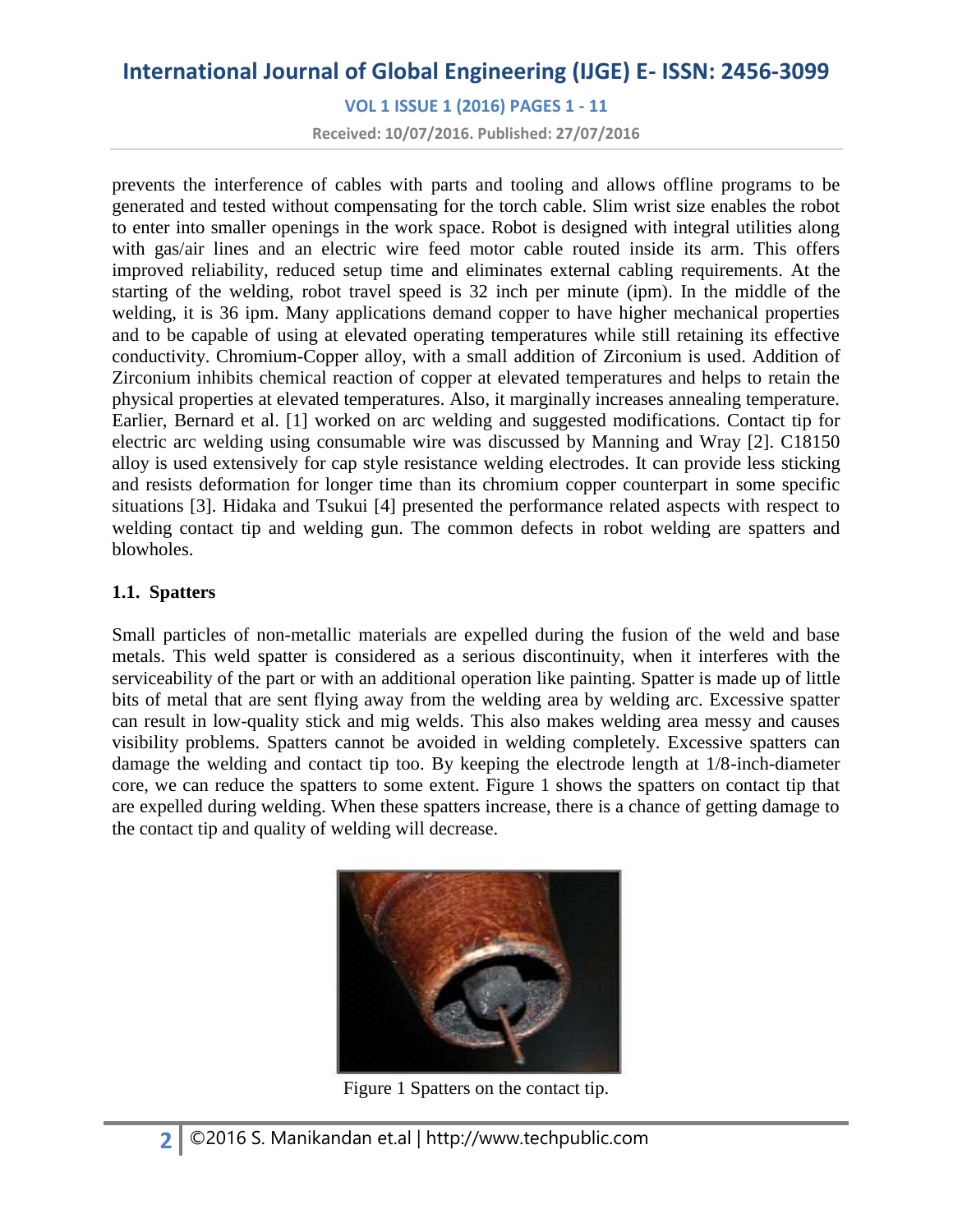**VOL 1 ISSUE 1 (2016) PAGES 1 - 11**

**Received: 10/07/2016. Published: 27/07/2016**

#### **1.2. Blowholes**

Blowholes are the cavity type discontinuities formed by gas entrapment during solidification. These blowholes lead to the damage of the material and decrease the strength of material. Figure 2 shows the presence of blowholes that are formed during the welding of the material. These reduce the life of the material.



Figure 2 Spatters on the contact tip.

### **1.3. Main causes and preventive measures**

The main causes for defects are too little shielding gas or flux burden height, high welding amperage, moisture in coatings, fluxes or shielding gases. In order to avoid these, proper amount of shielding gas and flux burden height are to be used. Similarly, appropriate welding amperage, arc lengths and arc voltage are selected. Same is the case with refry coatings, fluxes and shielding gases.



Figure 3 Abicore Binzel contact tip with inner diameter of 1.4 mm.

### **2. Methodology and modification of tip**

Abicore Binzel contact tip with a diameter of 1.4mm as Figure 3 is used in the robot welding that has a metal combination of copper, chromium and zirconium. A copper wire of 1.2 mm dia is used as an electrode wire for welding of materials with a clearance of 0.2 mm. By using the contact tip of the 1.4 mm dia, there is lot of inconsistency in welding leading to spatters, blowholes and even causing damage to the contact tip. In the present work, modified Bernard contact tip. Diameter of 1.3 mm is taken with the same material copper, chromium and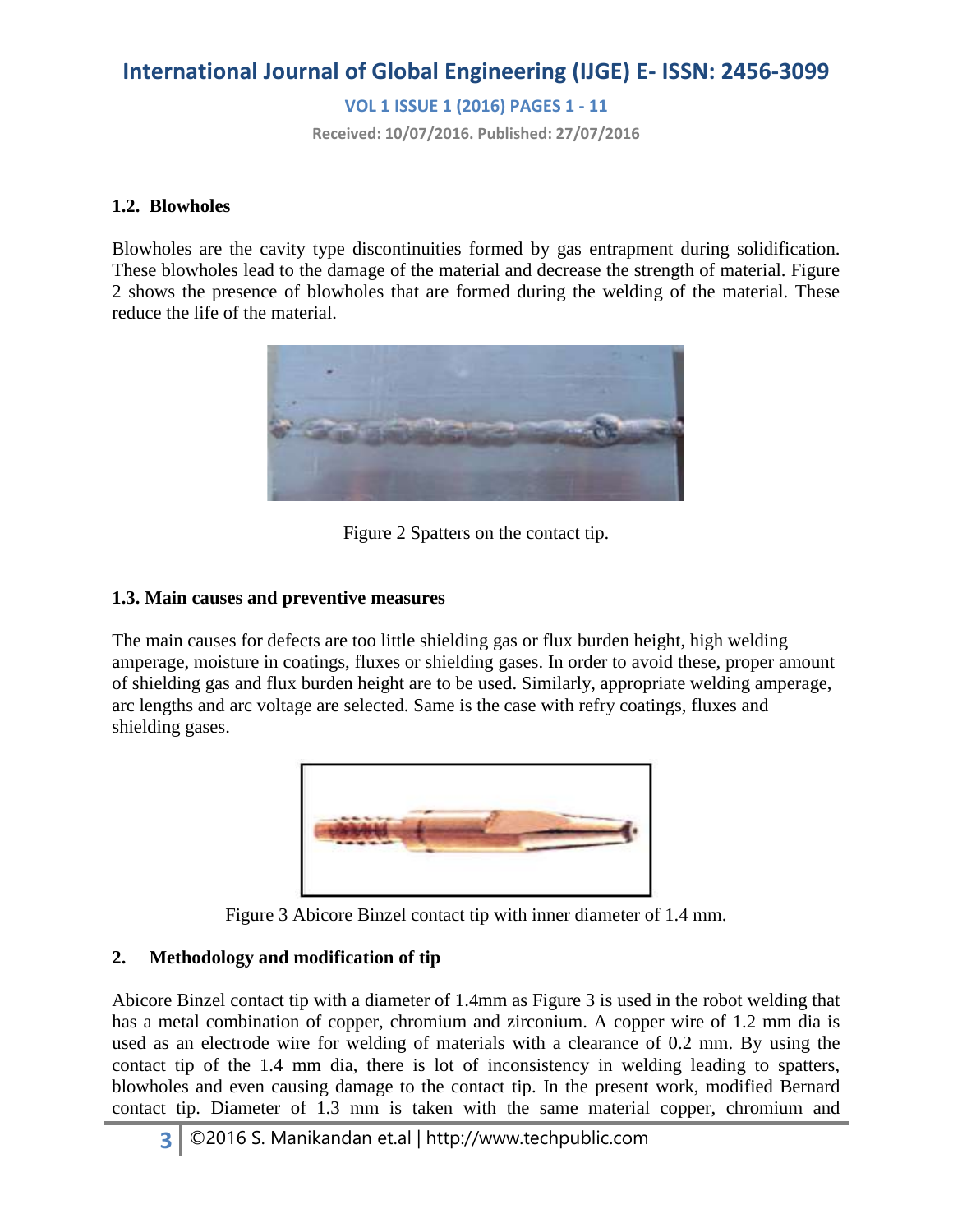**VOL 1 ISSUE 1 (2016) PAGES 1 - 11**

**Received: 10/07/2016. Published: 27/07/2016**

zirconium alloys. Figure 4 shows the Bernard contact tip with inner dia of 1.3 mm. This contact tip is modified with external threading and is modelled using SolidWorks2013. By using this modified Bernard contact tip, there is reduced tendency of the above mentioned welding defects. Shielding gas is provided with 80% of argon and 20% of carbon dioxide. The primary purpose of shielding is to protect the molten weld metal from oxidation and other atmospheric gases. Due to the clearance of 0.2 mm in the robot welding, problems arise. So, the contact tip is also modified with a clearance of 0.1 mm. By using this modified contact tip in the robot welding, defects can be reduced ensuring increased quality of weld and thus production. Also, external threading on the tip is given in order to fit it the robot as shown in Figure 5.



Figure 4 Bernard contact tip with 1.3 mm inner dia.



Figure 5 Bernard contact tip with external threading.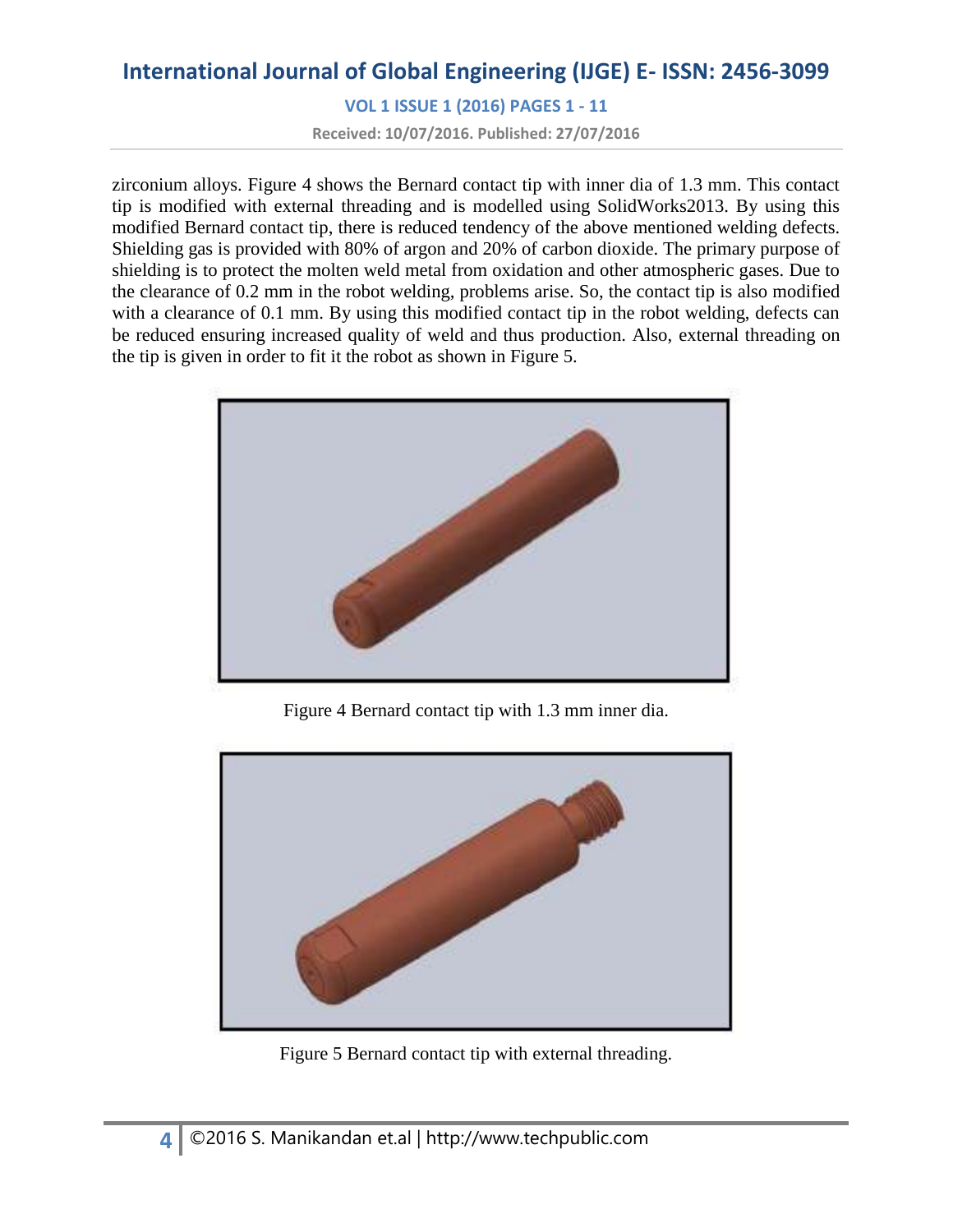# **VOL 1 ISSUE 1 (2016) PAGES 1 - 11**

**Received: 10/07/2016. Published: 27/07/2016**



Figure 6 Dimensions of modified contact Tip.

### **3. Results and analysis**

Calculations are made using four robots (A, B, C and D) in three shifts per day. The data is obtained for a week's time and average is taken as shown below. Production of shoes is considered in this work for analysis.

Average tool life for Abicore Binzel is 275 shoes ((317+249+335+174+314+275)/6)

Average tool life for Bernard is 1669 shoes ((1734+2536+2013+1994+2512+1238)/6)

Average sticking occurrence in Abicore Binzel is 6 times ((6+5+7+7+7+6)/6)

Average sticking occurrence in Bernard is 3 times  $((3+2+2+3+3+3)/6)$ 

Average defects obtained for Abicore Binzel is 25 times ((28+21+25+28+25+21)/6)

Average defects obtained for Bernard is 11 times ((12+8+12+13+11+9)/6)

The difference in tool life and increase in tool life are shown in Table 1. This shows that the Bernard contact tip has better tool life over the Abicore Binzel contact tip. Figure 7 represents the average tool life of both the contact tips. It is clear that the Bernard contact tip has more tool life.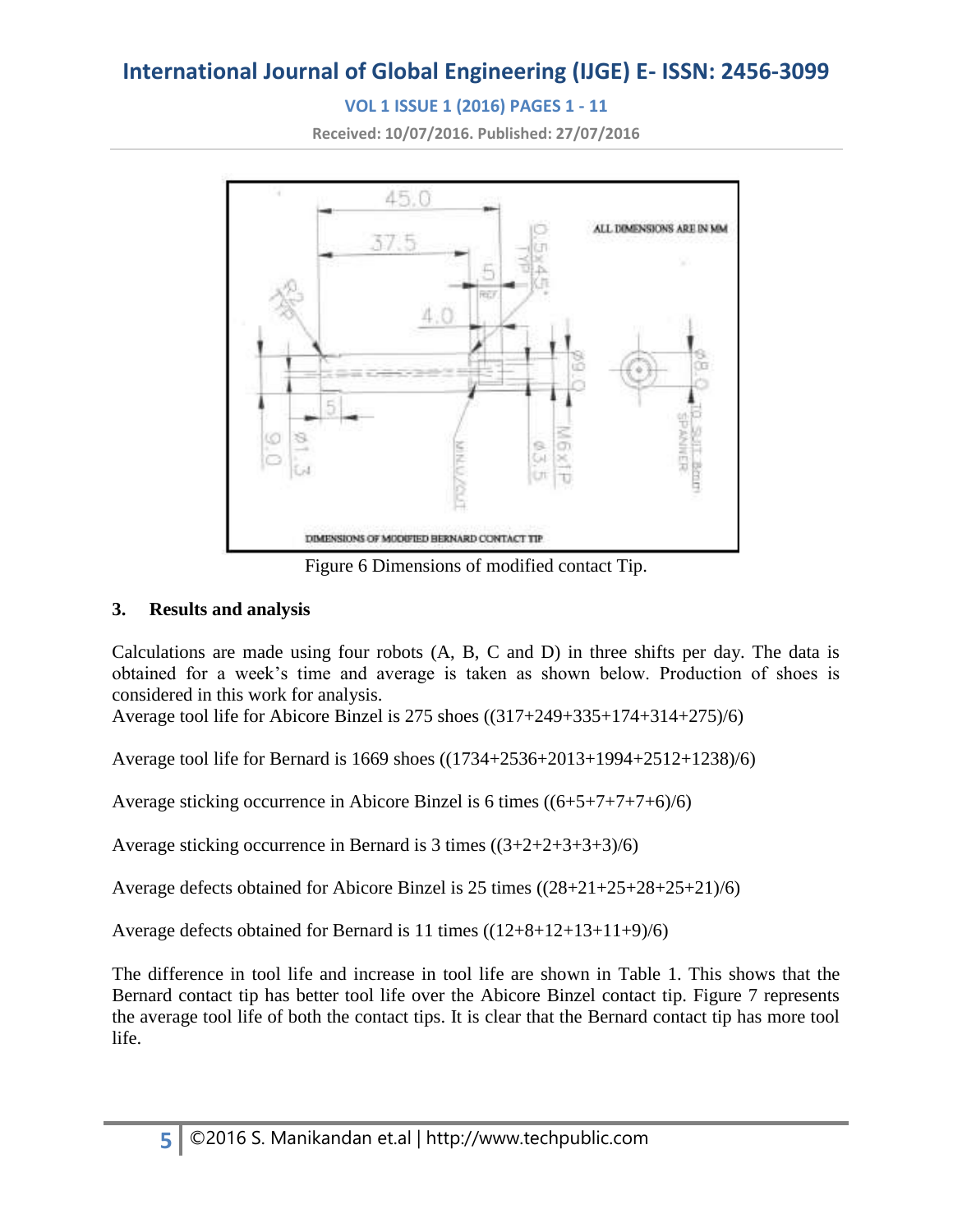## **VOL 1 ISSUE 1 (2016) PAGES 1 - 11**

**Received: 10/07/2016. Published: 27/07/2016**

| <b>Contact tip</b>                              | <b>Tool life</b>  |
|-------------------------------------------------|-------------------|
| Overall average tool life for<br>Abicore Binzel | 275 shoes         |
| Overall average tool life for                   | 1669 shoes        |
| Bernard                                         |                   |
| Difference for the tool life                    | $1669 - 275 =$    |
|                                                 | 1394              |
| Increase of tool life                           | $1669/275 = 6.06$ |
|                                                 | $= 6 \times$      |
| % Increase of tool life                         | $6*100 = 600\%$   |

### Table 1 Tool life of contact tips



### **3.2. Occurrences**

The difference in occurrence and decrease in occurrence are shown in Table 2, which reveals that the Bernard contact tip has fewer occurrences over the Abicore Binzel contact tip. Figure 8 shows the occurrence of these two contact tips. When we compare the occurrence in both the cases, Bernard contact tip has fewer occurrences.

| Table 2 Occurrences of contact tips |  |  |  |  |  |
|-------------------------------------|--|--|--|--|--|
|-------------------------------------|--|--|--|--|--|

| <b>Contact tip</b>                               | Occurrence       |
|--------------------------------------------------|------------------|
| Average sticking occurrence in<br>Abicore Binzel | 6 times          |
| Average sticking occurrence in<br>Bernard        | 3 times          |
| Difference in defect                             | $6 - 3 = 3$      |
| Decrease of defect                               | $3/6 = 0.5$      |
| % Decrease of defect                             | $0.5*100 = 50\%$ |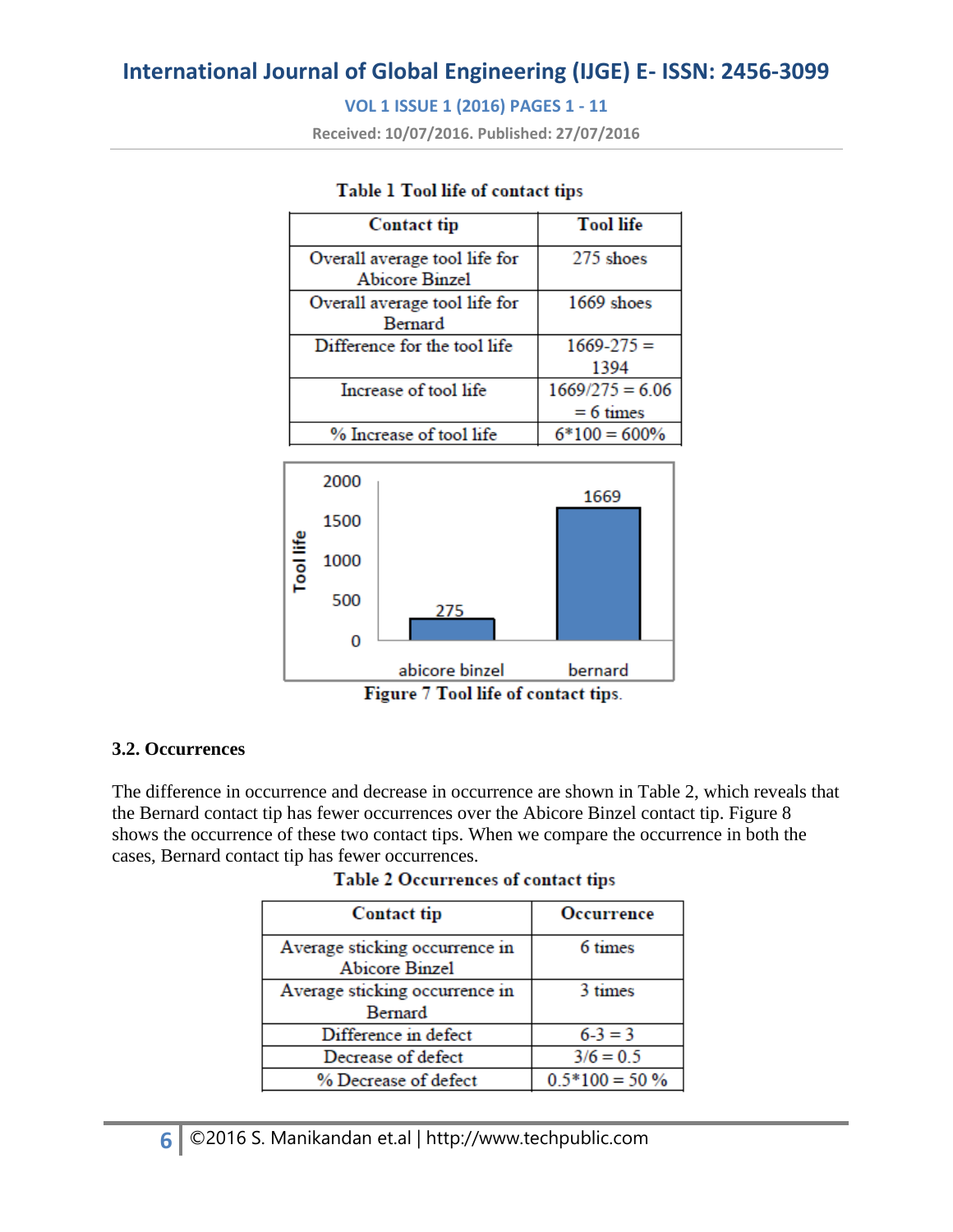# **VOL 1 ISSUE 1 (2016) PAGES 1 - 11**

**Received: 10/07/2016. Published: 27/07/2016**



Figure 8 Sticking occurrence in both the tips.

| <b>Contact Tip</b>                               | Cost                                                          |
|--------------------------------------------------|---------------------------------------------------------------|
| Cost of Abicore<br>Binzel contact tip            | R <sub>s</sub> 175                                            |
| Cost of Bernard<br>contact tip                   | $Rs$ $85$                                                     |
| Modification charge<br>of Bernard tip            | Rs. 30                                                        |
| <b>Total cost of Bernard</b><br>contact tip      | Rs. 115                                                       |
| <b>Abicore Binzel using</b><br>per week          | $5$ (avg.)                                                    |
| Contact tip cost for<br>one week (abi.)          | $5 * 175 = 875$ Rs                                            |
| Contact tip cost for<br>one year (abi)           | $875 * 52 = 45,500$ Rs                                        |
| Average Bernard<br>contact tip using per<br>week | $\overline{2}$                                                |
| Contact tip cost for<br>one week (ber.)          | $2 * 115 = 230$ Rs.                                           |
| Contact tip cost for<br>one year (ber.)          | $230 * 52 = 11,960$ Rs.                                       |
| Contact tip cost saving<br>per year              | $45,500 - 11,960 =$<br>33,540<br>$= 33,540*4 =$<br>1.34,160Rs |

#### **Table 3 Cost saving**

## **3.3. Cost saving**

The difference of cost savings for both contact tips are shown in Table 3. It is clear that the Bernard contact tip has fewer expenses per contact tip over the Abicore Binzel contact tip. Figure 9 shows the plot of cost savings per year. It is evident that Bernard contact tip has more cost saving. 3.4. Time saving Table 5 shows the percentage decrease of time loss i.e., 49.77%, when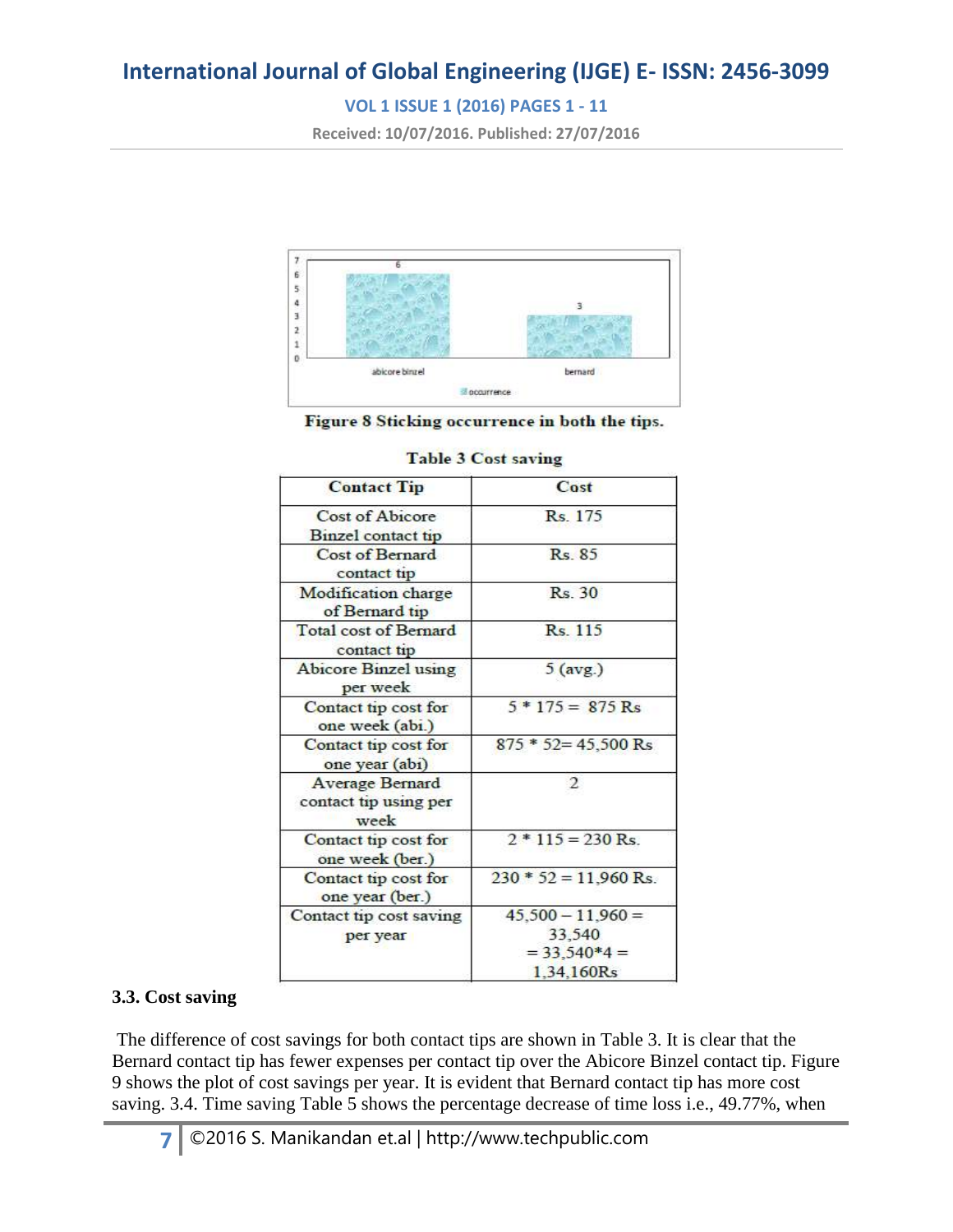# **VOL 1 ISSUE 1 (2016) PAGES 1 - 11**

**Received: 10/07/2016. Published: 27/07/2016**

using Bernard contact tip. Figure 10 shows the time saved while changing the contact tip. About 555 minutes of time is saved while using Bernard contact tip.



Figure 9 Contact tip cost saving per year.

| Content                                   | <b>Abicore</b><br><b>Binzel</b> | <b>Bernard</b>                 |
|-------------------------------------------|---------------------------------|--------------------------------|
| Tool changing time for<br>an operator     | 5 <sub>min</sub>                | 5 <sub>min</sub>               |
| Tool changing per week                    | 5                               | 2                              |
| Time consuming to tool<br>change per week | $5*5 = 25$ min                  | $5*2=10$<br>mın                |
| Sticking repairing time<br>of an operator | $10 \text{ min}$                | $10 \text{ min}$               |
| Sticking occurring per<br>shift           | 6 (average)                     | 3 (average)                    |
| Total time defect<br>repairing per shift  | $10*6=$<br>60 <sub>min</sub>    | $10*3 =$<br>30 <sub>min</sub>  |
| Total time defect<br>repairing per day    | $60*3 = 180$<br>mın             | $30*3 = 90$<br>mın             |
| Total time defect<br>repairing per week   | $180*6=$<br>$1080 \text{ min}$  | $90*6 = 540$<br>m <sub>1</sub> |

### **Table 4 Time loss**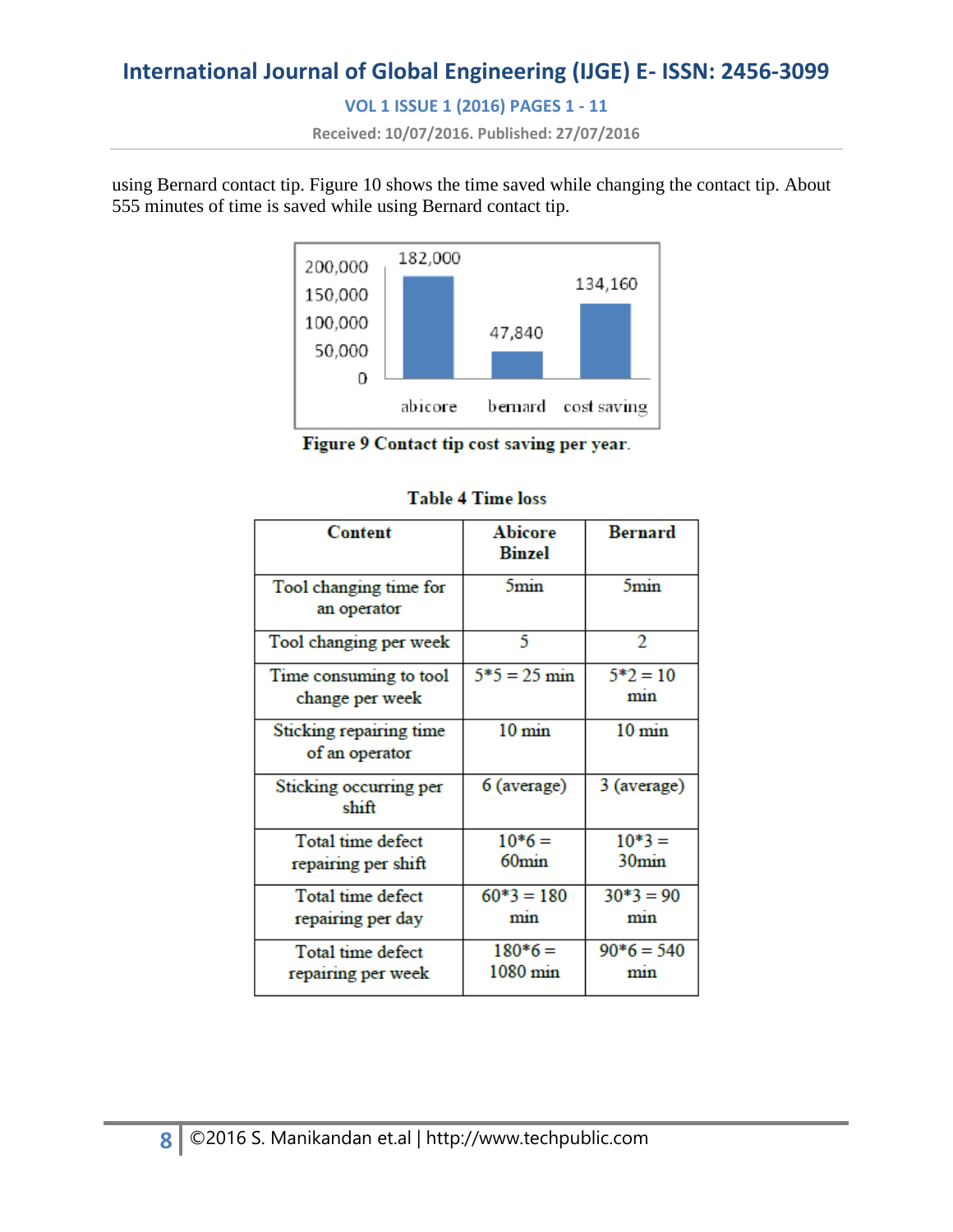## **VOL 1 ISSUE 1 (2016) PAGES 1 - 11**

**Received: 10/07/2016. Published: 27/07/2016**

| <b>Contact tip</b>      | <b>Time saving</b>     |
|-------------------------|------------------------|
| Total time loss for     | $= 1080 + 25$          |
| <b>Abicore Binzel</b>   | $= 1105$ min. /week    |
| Total time loss for     | $= 540 + 10 = 550$ min |
| Bernard                 |                        |
| Difference in time loss | $= 1105 - 550 = 555$   |
|                         | mın                    |
| Decrease of time loss   | $=550/1105=$           |
|                         | 0.4977                 |
| % Decrease of time loss | $= 0.4977 * 100 =$     |
|                         | 49.77%                 |

#### **Table 5 Time saving**

#### **3.5. Rework**

The percentage decrease in rework is shown in Table 6. It means that there is about 44% decrement of rework while using Bernard contact tip. Figure 11 shows the reduction of rework of job. When compared to Abicore binzel contact tip, Bernard contact tip has less time consumption for rework.



| Figure 10 Time saving for contact tips. |  |  |  |  |  |  |  |  |
|-----------------------------------------|--|--|--|--|--|--|--|--|
|-----------------------------------------|--|--|--|--|--|--|--|--|

#### **Table 6 Reduction of rework**

| <b>Contact tip</b>           | Rework           |
|------------------------------|------------------|
| Average defects obtained for | $= 25 \times$    |
| <b>Abicore Binzel</b>        |                  |
| Average defects obtained for | $= 11 \times$    |
| Bernard                      |                  |
| difference in rework         | $= 25 - 11 = 14$ |
| decreased rework             | $= 11/25 = 0.44$ |
| % decreased rework           | $= 0.44*100 =$   |
|                              | 44%              |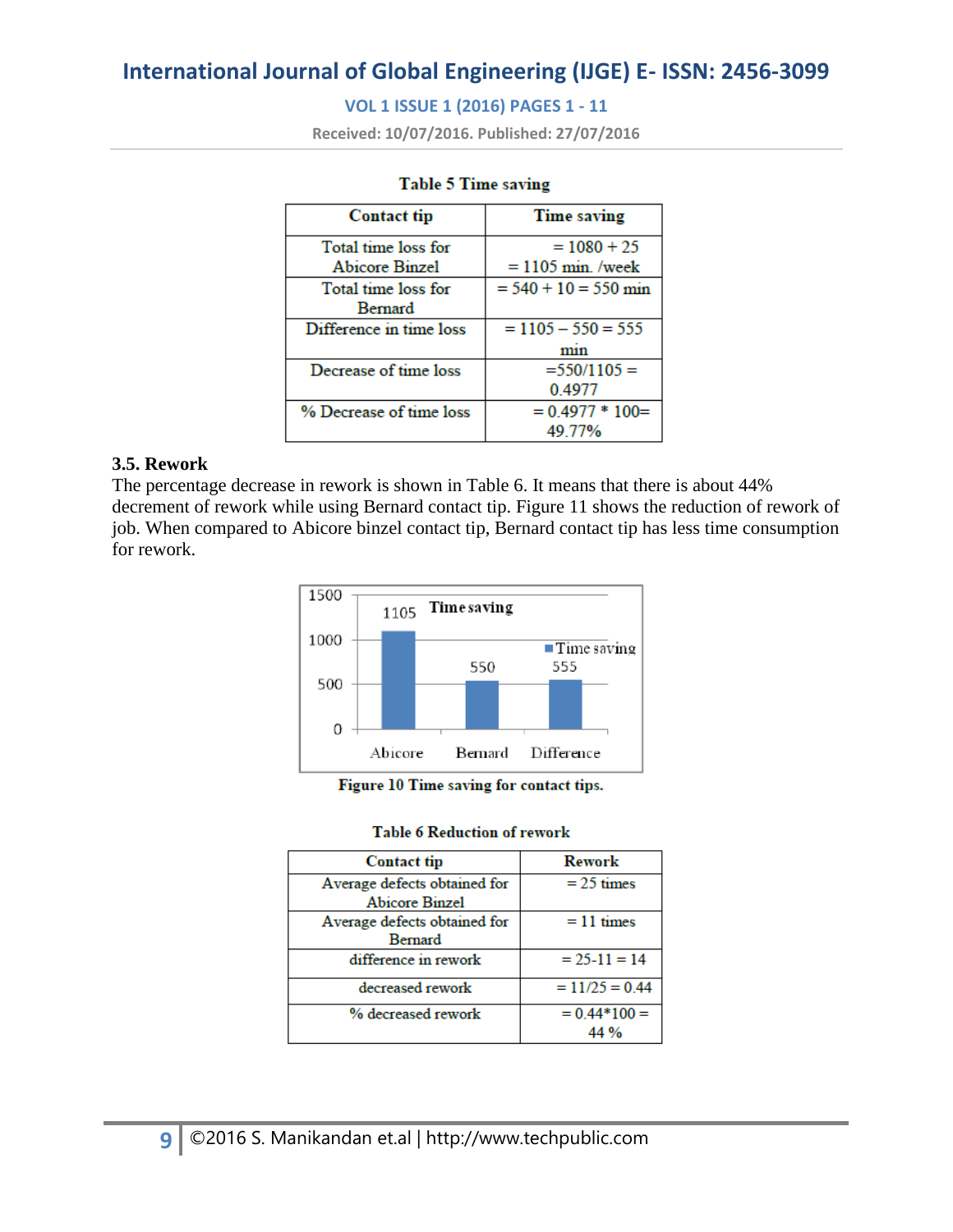# **VOL 1 ISSUE 1 (2016) PAGES 1 - 11**

**Received: 10/07/2016. Published: 27/07/2016**



## **Figure 11 Reduction of rework.**

### **3.6. Increased production**

Table 7 shows the increase in production rate. Using Bernard contact tip, 550 minutes can be saved. With this, production increases up to 275 shoes per week and production can be increased up to 57720 shoes per year using 4 robots.

| Cycle time of robot          | $42 \text{ sec}$                    |
|------------------------------|-------------------------------------|
| Job loading time for an      | $78$ sec.                           |
| operator                     |                                     |
| Total time for a job         | $120 \text{ sec} = 2 \text{ min}$ . |
| completion                   |                                     |
| Time saving per week         | $550 \text{ min}$ .                 |
| Production increase per week | $550/2 = 275$ shoes                 |
|                              |                                     |
| Production increase per year | $275 * 52 = 14430$                  |
|                              | shoes                               |
|                              |                                     |
| Production increase for 4    | $14430*4 = 57720$                   |
| robots                       | shoes                               |
|                              |                                     |

### Table 7 Increase in production rate

### **4. Conclusions**

Both the contact tips are compared with respect to performance. This section summarizes all those aspects.